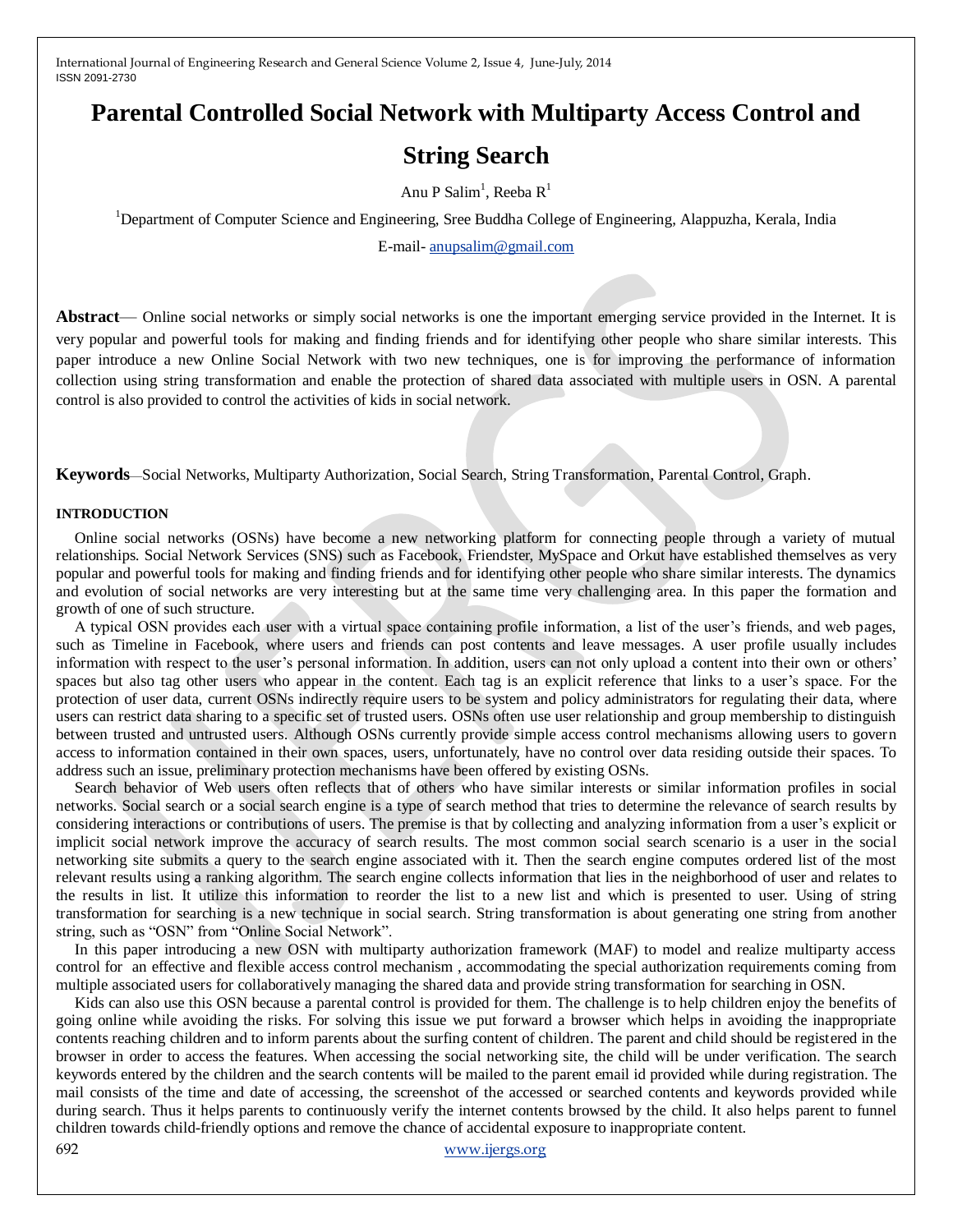The social network structure can be modeled as a graph G with individuals representing nodes and relationships among them representing edges.

# **RELATED WORKD**

## A. Access Control in OSN

Access control for OSNs is still a relatively new research area. Several access control models for OSNs have been introduced. Early access control solutions for OSNs introduced trust-based access control inspired by the developments of trust and reputation computation in OSNs. The D-FOAF system [16] is primarily a Friend of a Friend (FOAF) ontology-based distributed identity management system for OSNs, where relationships are associated with a trust level, which indicates the level of friendship between the users participating in a given relationship. Carminati et al. [15] introduced a conceptually-similar but more comprehensive trustbased access control model. This model allows the specification of access rules for online resources, where authorized users are denoted in terms of the relationship type, depth, and trust level between users in OSNs. They further presented a semi-decentralized discretionary access control model and a related enforcement mechanism for controlled sharing of information in OSNs [7]. Fong et al. [14] proposed an access control model that formalizes and generalizes the access control mechanism implemented in Facebook, admitting arbitrary policy vocabularies that are based on theoretical graph properties. Gates [8] described relationship-based access control as one of new security paradigms that addresses unique requirements of Web 2.0. Then, Fong [13] recently formulated this paradigm called a Relationship-Based Access Control (ReBAC) model that bases authorization decisions on the relationships between the resource owner and the resource accessor in an OSN. However, none of these existing work could model and analyze access control requirements with respect to collaborative authorization management of shared data in OSNs.

## B. Social Search Technique

There are many social search techniques. Most of the searching is based on the relationship between the nodes in the graph. The retrieved information is ranked on the basis of relationship between the nodes. If the nodes are strong then the result is ranked as one. This paper propose a social search based on the string transformation and the relationship. Some of the existing techniques are described in the following section.

Search Based on Relationship

This is the common technique for the social search. The concept of "strong link" [1] is introduced. If two nodes are communicated regularly then a strong link is formed between them. Similarities between articles and keywords are measured and rank the search result based on it. It also combine keyword density and social relations as a value which is called social ranking value.

### • Hybrid Social Search

Hybrid social search model, which harnesses the user's social relation to generate the satisfying results [2]. Upon receiving a user's query, the search engine aims to return a list of ranked answers who might give the correct answer to that query. Topic Relevance Rank (TRR) algorithm is used to evaluates user's professional score on the relevant topics. Social Relation Rank (SRR) algorithm is used to capture the social strength between users.

### **SMART** Finder

Social search behavior of a user often reflects that of who have similar interest or similar information profiles in the network. Therefore if we locate users interested in certain topics or areas and then keep track of their preference in terms of search result. SMART Finder [3] is an efficient search to pinpoint relevant and reliable information about these people. The search results for locating people whose social relationships are highly ranked according to specific topics. It can also identify people who are highly associated with each other with regard to search topic.

# • Agent-Based Mining

Developed an agent-based framework that mines the social network of a user to improve search result [4]. Agent in the system utilize the connections of a user in the social network to facilitate the search for items of interest. Agent observes the user activity such as rating and comments and agents retrieve such users those who are comment, tagged by user to the searcher.

# • Search Based on Framework

The HTML framework or template is extracted from the social networks [5] and this information is used for searching. Similarity between the frameworks of users is the key for searching. Such type of users has some relations so it is used for ranking.

# C. Parental Control

693 [www.ijergs.org](http://www.ijergs.org/) The recent software for parental control are Qustodio and Avira. Qustodio is parental control designed for today's busy, web-savvy parents. No hardware, no complicated setup—just a simple, web-based dashboard that gives the information. Whether your kids use the family computer, personal laptop, tablet, or mobile phone, Qustodio is there to set limits, block questionable sites, and keep kids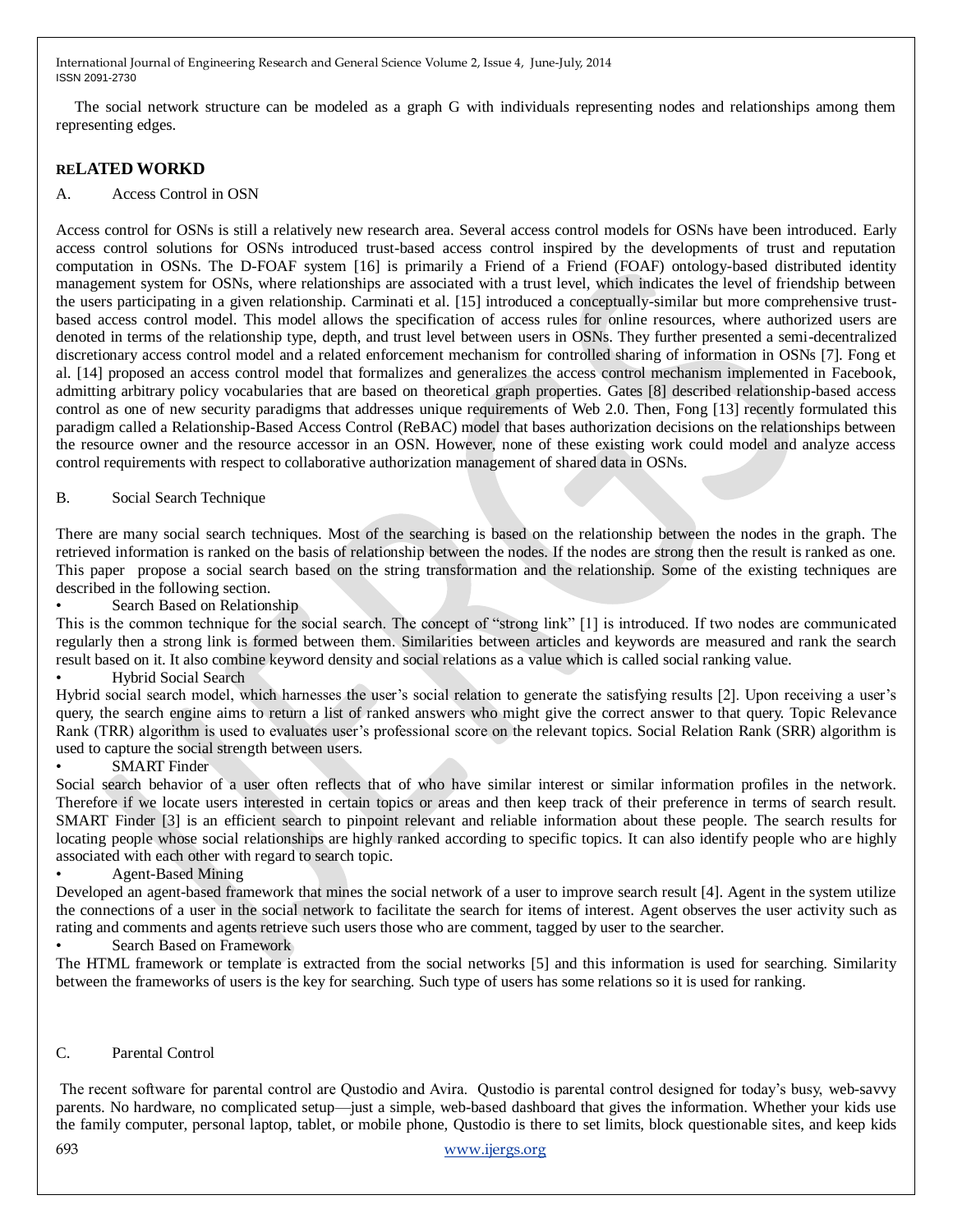safe. The parents get the details only if it is installed. Avira is social network protection. In it the parent register in the site and get kid's browsing details in a mail.

### **SOCIAL NETWORK STRUCTURE**

The social network structure can be modeled as a graph G with individuals representing nodes and relationships among them representing edges. The label associated with each edge indicates the type of the relationship. Edge direction denotes that the initial node of an edge establishes the relationship and the terminal node of the edge accepts the relationship. The number and type of supported relationships rely on the specific OSNs and its purposes.



### A. Multiparty Authorization

To enable a collaborative authorization management of data sharing in OSNs, it is essential for multiparty access control policies to be in place to regulate access over shared data, representing authorization requirements from multiple associated users. The friends or the neighboring node of a particular user is categorized into three levels, a relative- which is the high priority friend they can access all the information of the user. The user can select the relative node. The second level is close friend, they can access some information and the user can decide which information is accessible to them. The final level is friend with lowest priority; they can only access the basic information of the user A flexible access control mechanism in a multi-user environment like OSNs is necessary to allow multiple controllers associated with the shared data item to specify access control policies. For a specific data there is an owner and controllers including the publisher, tagger and sharer of data, also desire to regulate access to the shared data. Define these controllers as follows:

Owner: Let d be a data item in the space m of a user u in the social network. The user u is called the owner of d. The owner can decide data item d can be accessed by which level of friends. Thus, it enables the owner to discover potential malicious activities in collaborative control. The detection of collusion behaviors in collaborative systems has been addressed by the recent work.

• Publisher: Let d be a data item published by a user u in someone else's space in the social network. The data item is published only after the authorization of both owner and the publisher. If the owner provide access to relative and the publisher provide access to close friends. Then take the intersection of relative and close friends and the content is accessible to these intersection nodes.

• Tagger: Let d be a data item in the space of a user in the social network. Let T be the set of tagged users associated with d. A user u is called a tagger of d, if u $\epsilon$ T. In this scenario, authorization requirements from both the owner and the tagger should be considered. Otherwise, the tagger's privacy concern may be violated. A shared content has multiple taggers.

• Sharer: Let d be a data item shared by a user u from someone else's space to his/her space in the social network. The user u is called a sharer of d. A content sharing pattern where the sharing starts with an originator (owner or publisher who uploads the content) publishing the content, and then a sharer views and shares the content.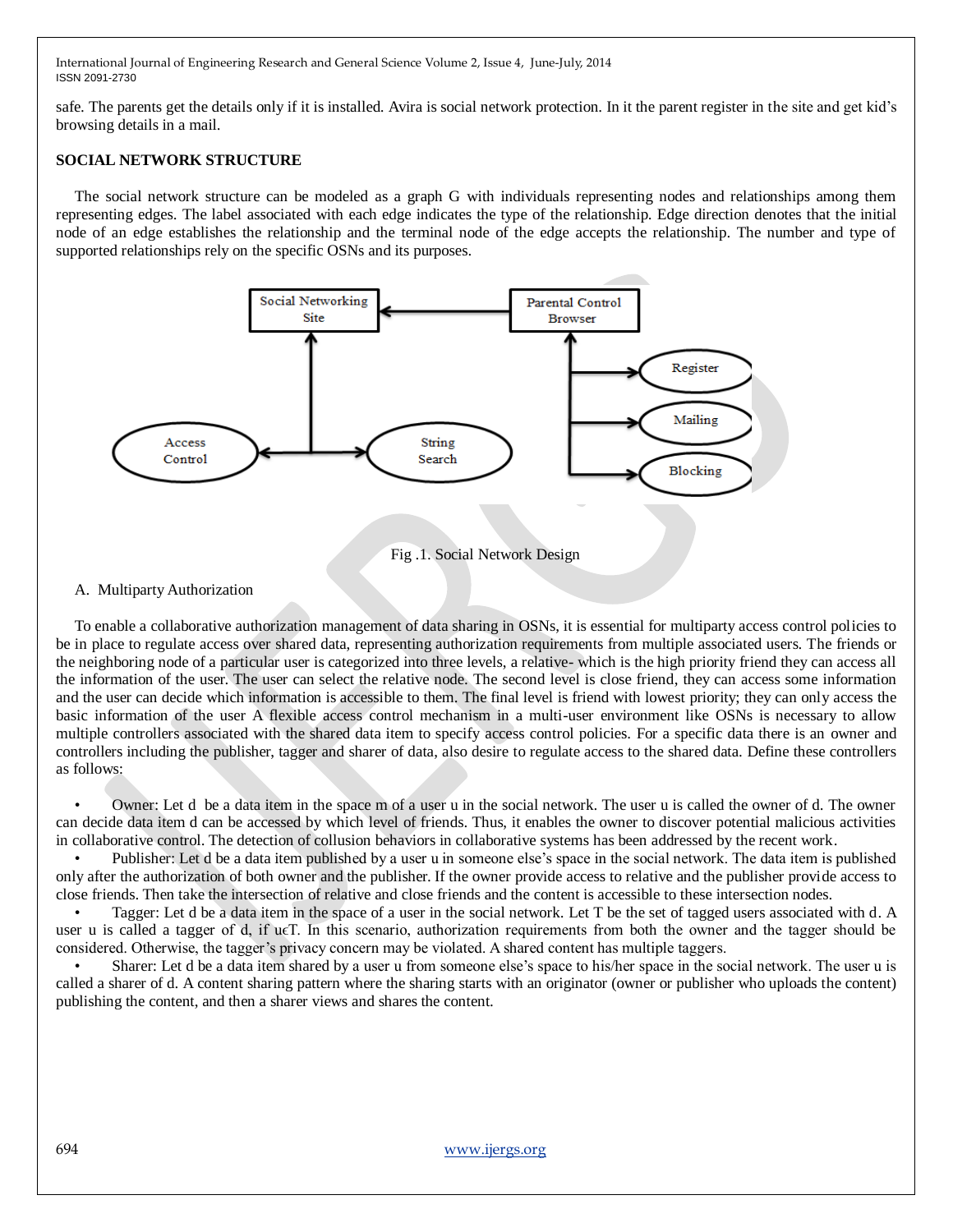

Fig. 2. Multiparty Authorization

Let A is an owner or a publisher of a dataset such as a photograph, where B is tagger and C is sharer of the photograph. The photograph is accessible to only those in the intersection of relative friends of A, B and C only if A,B and C provide access to their relative. So the photograph is visible or accessible to A, B, C, D, E and F. That is it is accessible to the nodes in connected subgraph with same weight.

### B. String Search

There are two possible settings for string transformation. One is to generate strings within a dictionary, and the other is to do so without a dictionary. In the former, string transformation becomes approximate string search, which is the problem of identifying strings in a given dictionary that are similar to an input string. In approximate string search, it is usually assumed that the model (similarity or distance) is fixed and the objective is to efficiently find all the strings in the dictionary. Most existing methods attempt to find all the candidates within a fixed range and employ n- gram based algorithms or trie based algorithm. There are also methods for finding the top k candidates by using n-grams. Efficiency is the major focus for these methods and the similarity functions in them are predefined.

When a new node is created or a new user is register in the social networking site, name of the user (or the string) and the corresponding possible strings that can be generated from the original string is entered into the dictionary. Whenever a query is entered to search it checks the dictionary and fetch the corresponding data item. The ranking of search result is based on the three levels. Top ranked data is in relative level then

close friends level and friends in the lowest level. For searching an unknown friend the ranking is based on the number of mutual friends between these levels.

### C. Parental Control

The parental control is a web application associated with the social networking site. The parent needs to register in this application along with the child details. Then the application send a conformation mail to the parent's email address with the parent username and password along with the child username and password. If a child want to register in the social networking site he/she can only use the username and password generated by the application for the first time. The parent can set the time for using social networking site for a kid. The search keywords provided by the child and the search content screenshot will be mailed to the parent mail id provided during registration. Thus it helps parent to funnel children towards child-friendly options and remove the chance of accidental exposure to inappropriate content. The application is one time installation. The registration in the application is based on the MAC address of the system.